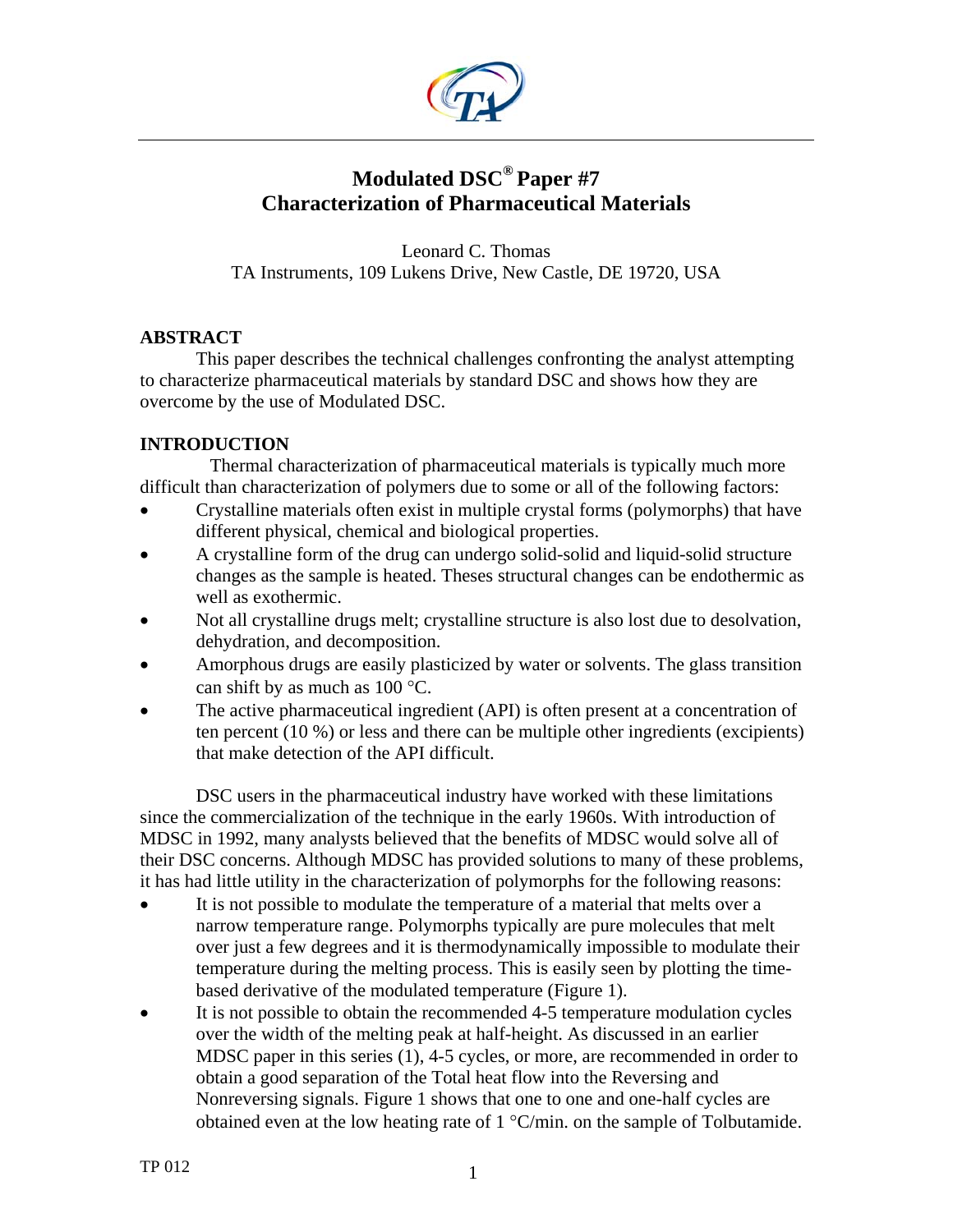The most important reason for not using MDSC to measure the crystalline structure of polymorphic materials is that low heating rates are required. This significantly raises the probability that the sample will change in structure during heating, thus reducing the ability to measure the initial structure.



Despite these limitations, DSC and MDSC provide the pharmaceutical user with the analytical tools needed to measure the structure of both crystalline and amorphous materials. DSC with multiple heating rates is the best approach for characterization of polymorphs. Applications where MDSC is the technique of choice include:

- Measurement of the glass transition  $(Tg')$  in frozen solutions used for freezedrying
- Detection and measurement of glass transitions in drug delivery systems
- Separation of overlapping transitions and/or processes
- Characterization of hydrates and solvates
- Interpretation of complex transitions

## **MEASUREMENT OF THE GLASS TRANSITION (Tg') IN FROZEN SOLUTIONS**

Selection of the optimum primary and secondary drying temperatures for the freeze-drying process requires an understanding of the physical characteristics of the components used in the formulation that is to be freeze-dried. In decreasing order of mass, these are typically water, bulking agents, buffers or stabilizers and finally the drug itself. The bulking agent, which can be either crystalline or amorphous (not crystalline), and its interaction with the unfrozen water and ice in the frozen solution, define the physical structure that is essential to successful freeze-drying. This structure manifests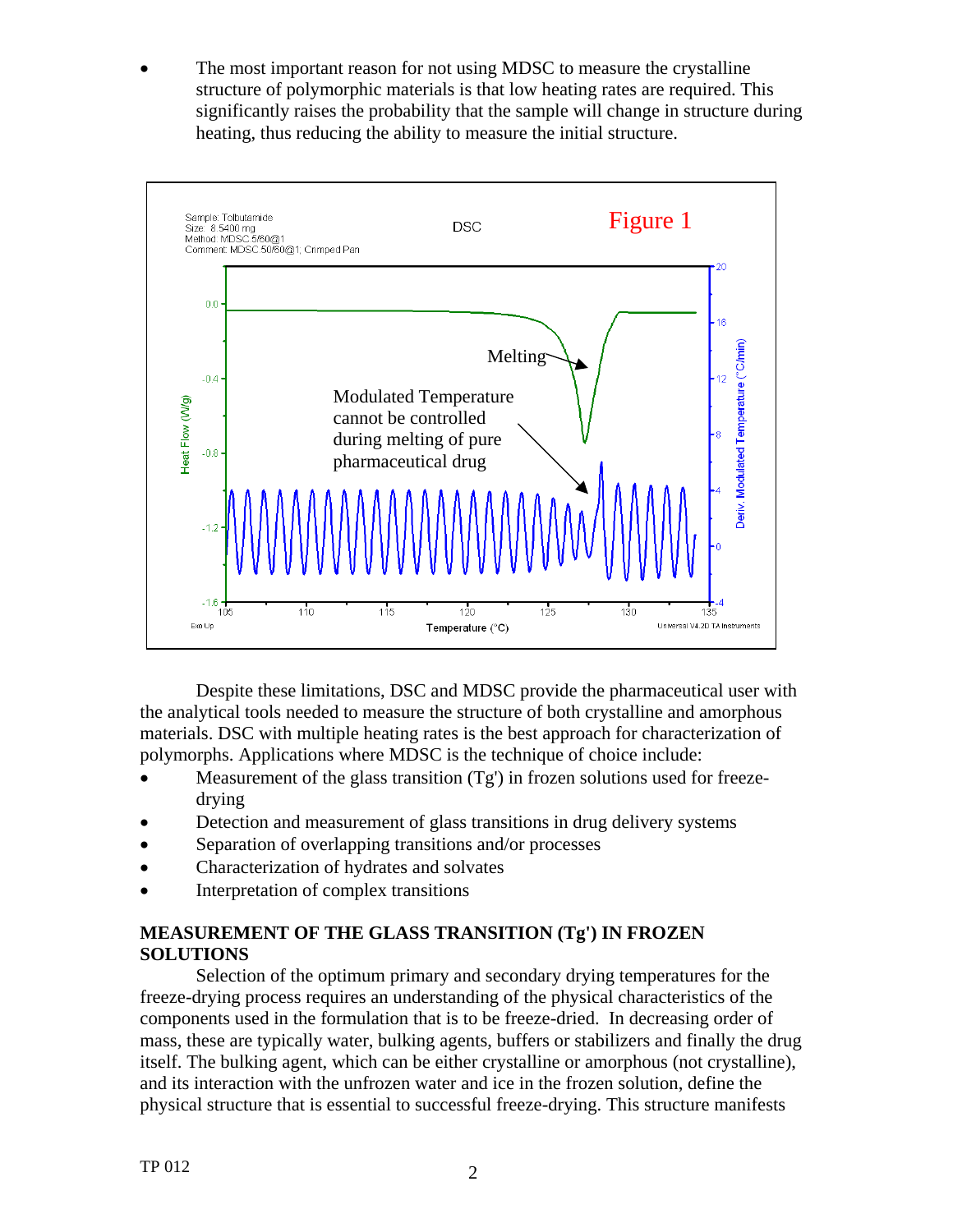itself in the form of transitions that occur at specific temperatures. Physical properties of the bulking agent such as modulus or viscosity can change by orders of magnitude depending on whether the process temperature is a few degrees above or below the transition temperature. Therefore, knowledge of this structure and the temperature where it changes is required for successful drying.

For many materials, it is relatively easy to measure crystalline or amorphous structure and to determine transition temperatures with Differential Scanning Calorimetry (DSC). However, DSC has been used with only modest success on frozen solutions used for freeze-drying because multiple transitions can occur at the same temperature, and DSC can only measure the sum of them. This problem is clearly seen in the Total signal of Figure 2, which is equivalent to that obtained by standard DSC. The sample is a 40 % solution (W/W) of sucrose in water.



Although it is nearly impossible to identify the glass transition in the Total signal of Figure 2, the MDSC Reversing signal shows a clear and easy to measure Tg' (a term used in the pharmaceutical industry to denote the glass transition of a frozen solution). There are two transitions seen in the Nonreversing signal, which is the kinetic or timedependent signal. A slight enthalpic recovery peak, as discussed in a previous MDSC paper (2), is seen at the start of the glass transition and is followed by the larger, exothermic peak associated with crystallization of unfrozen water in the sample. Since the Total signal is the sum of these two transitions plus the change in heat flow due to the glass transition, it is not possible to measure the Tg'.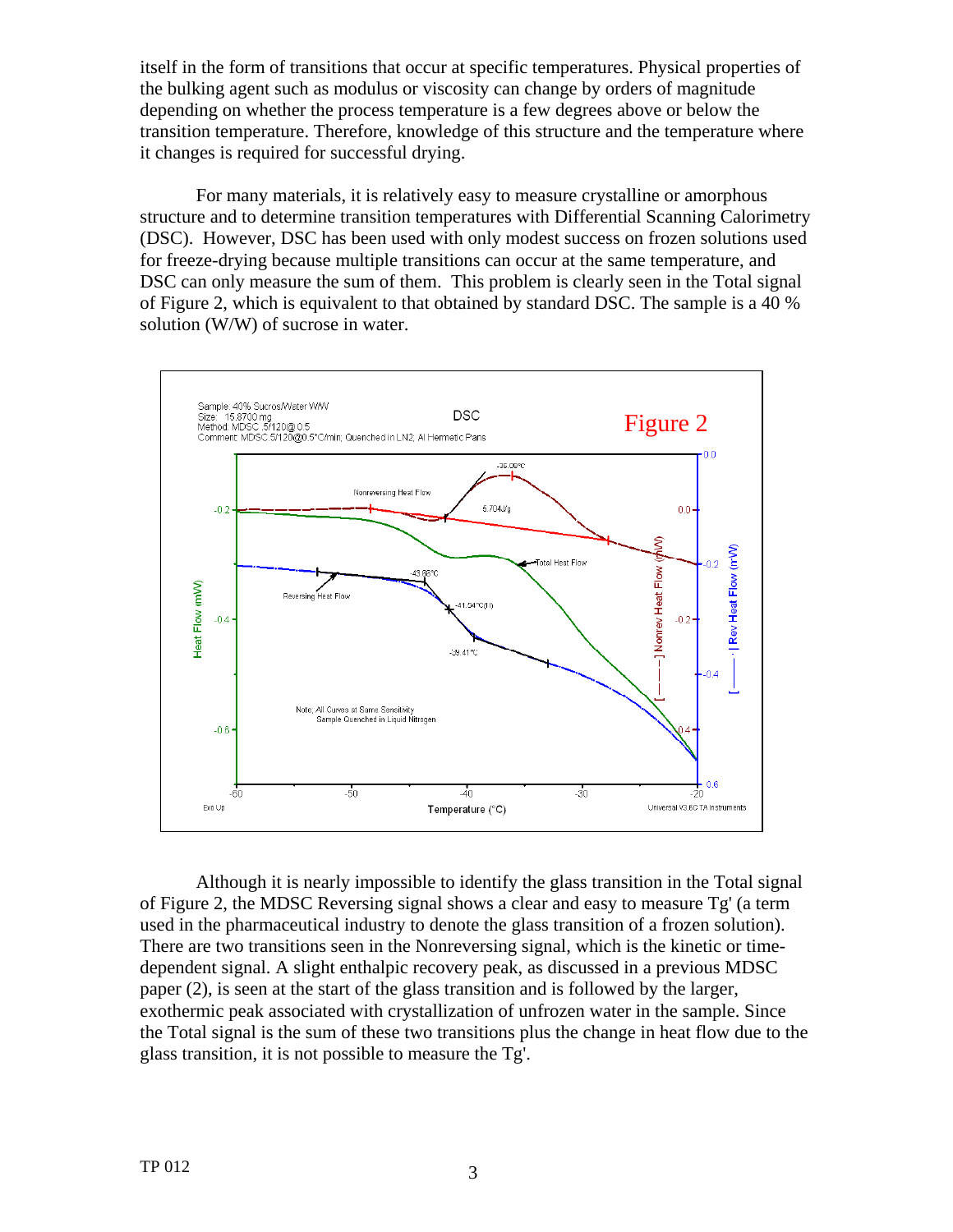A secondary advantage of MDSC is its high sensitivity even at very low heating rates such as the 0.5 °C/min used to generate the results in Figure 2. Low heating rates reduce thermal lag and the temperature gradient across the sample. This, in turn, improves temperature accuracy, which is critical to the freeze-drying process.

## **MEASUREMENT OF THE GLASS TRANSITION (Tg) IN DRUG DELIVERY SYSTEMS**

Drug delivery systems typically contain numerous ingredients and each one has transitions associated with its amorphous or crystalline structure. This usually results in transitions that overlap in temperature and make it difficult to measure the Tg of the active ingredient. This problem is clearly seen in the Total signal of Figure 3, which is MDSC data on an amorphous drug dispersed in polymer microspheres. As before, it is not possible to measure Tg from the Total (DSC like) signal but it can be easily analyzed in the Reversing signal. Since there is only one Tg, and the polymer is also known to be amorphous, the amorphous drug must be miscible / soluble in the polymer matrix.



### **SEPARATION OF OVERLAPPING TRANSITIONS AND PROCESSES**

The ability of MDSC to separate overlapping transitions can be seen in the above Figures 2 and 3. A common process that often overlaps transitions in pharmaceutical materials is that of evaporation. This occurs when the sample is heated in a crimped pan (non-hermetic) and the sample contains a volatile component such as water or solvent. Since evaporation is highly energetic, concentrations of even one percent (1 %) of volatiles can easily hide other transitions as seen in the Total signal of Figure 4, an MDSC analysis of an amorphous drug containing absorbed water.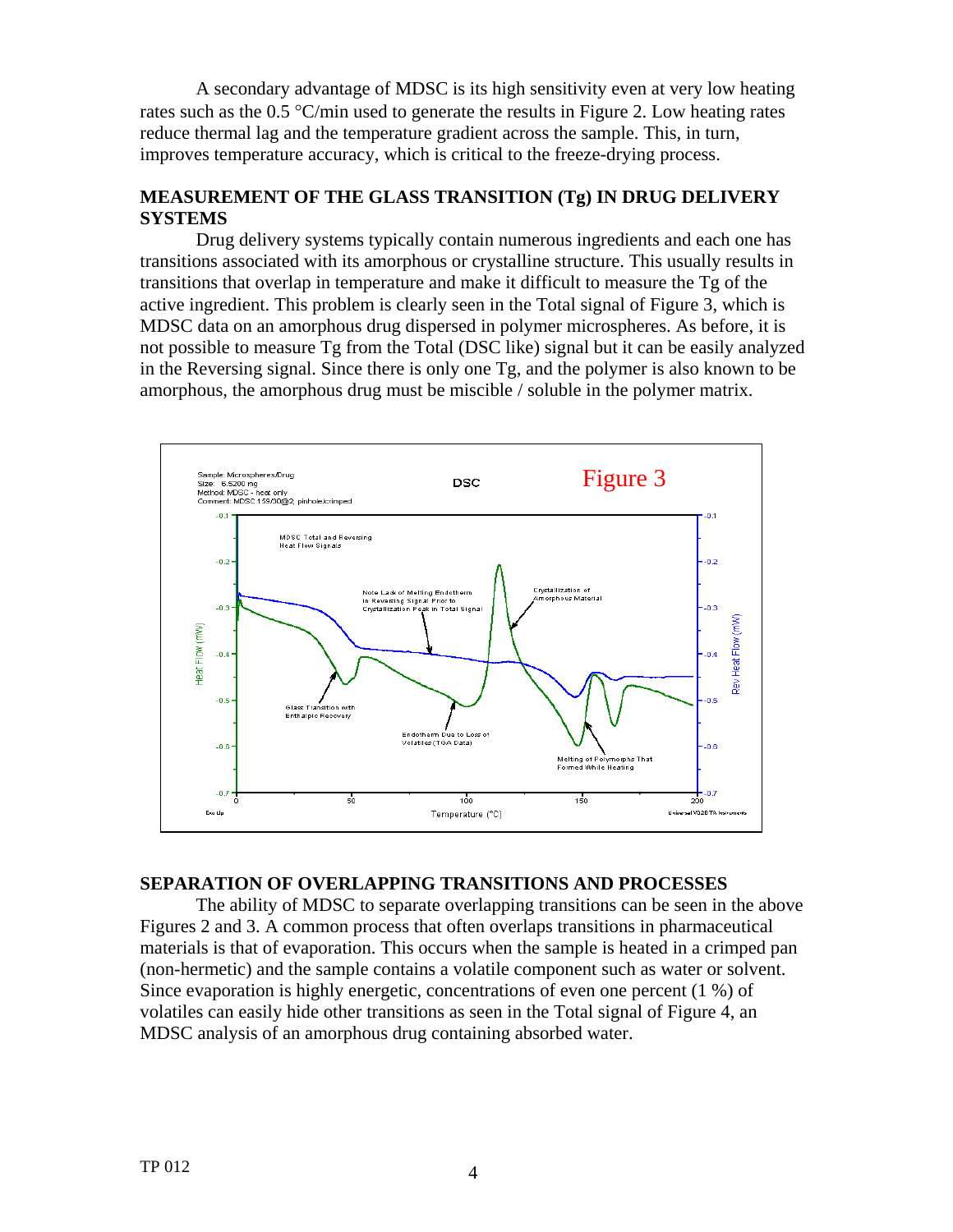

## **CHARACTERIZATION OF HYDRATES AND SOLVATES**

The superior capability of MDSC to characterize hydrates and solvates is due to its ability to measure heat capacity (Reversing signal) during kinetic processes. When dehydration / desolvation occur, there are two simultaneous changes in heat capacity. The first is the result of the loss of water or solvent due to evaporation. When this occurs, there is typically a 1-5 % decrease in sample mass, which in turn commonly results in a 5-10 % decrease in heat capacity. The second change in heat capacity is the result of the conversion from crystalline to amorphous structure upon dehydration / desolvation. Since the heat capacity of amorphous structure is approximately 30-40 % higher than that of the crystalline structure, there is typically an increase in heat capacity when dehydration / desolvation occurs. Since evaporation of unbound water always results in a decrease in heat capacity, MDSC can distinguish between an endothermic evaporation peak due to unbound versus bound water / solvent. Figure 5 shows thermogravimetric (TGA) results on a drug that is a 5 % hydrate, while Figure 6 shows MDSC results on the same drug. The TGA data shows a single 5 % weight loss between 50 and 100 °C, while the Total signal of the MDSC results displays an endothermic evaporation peak over the same temperature range.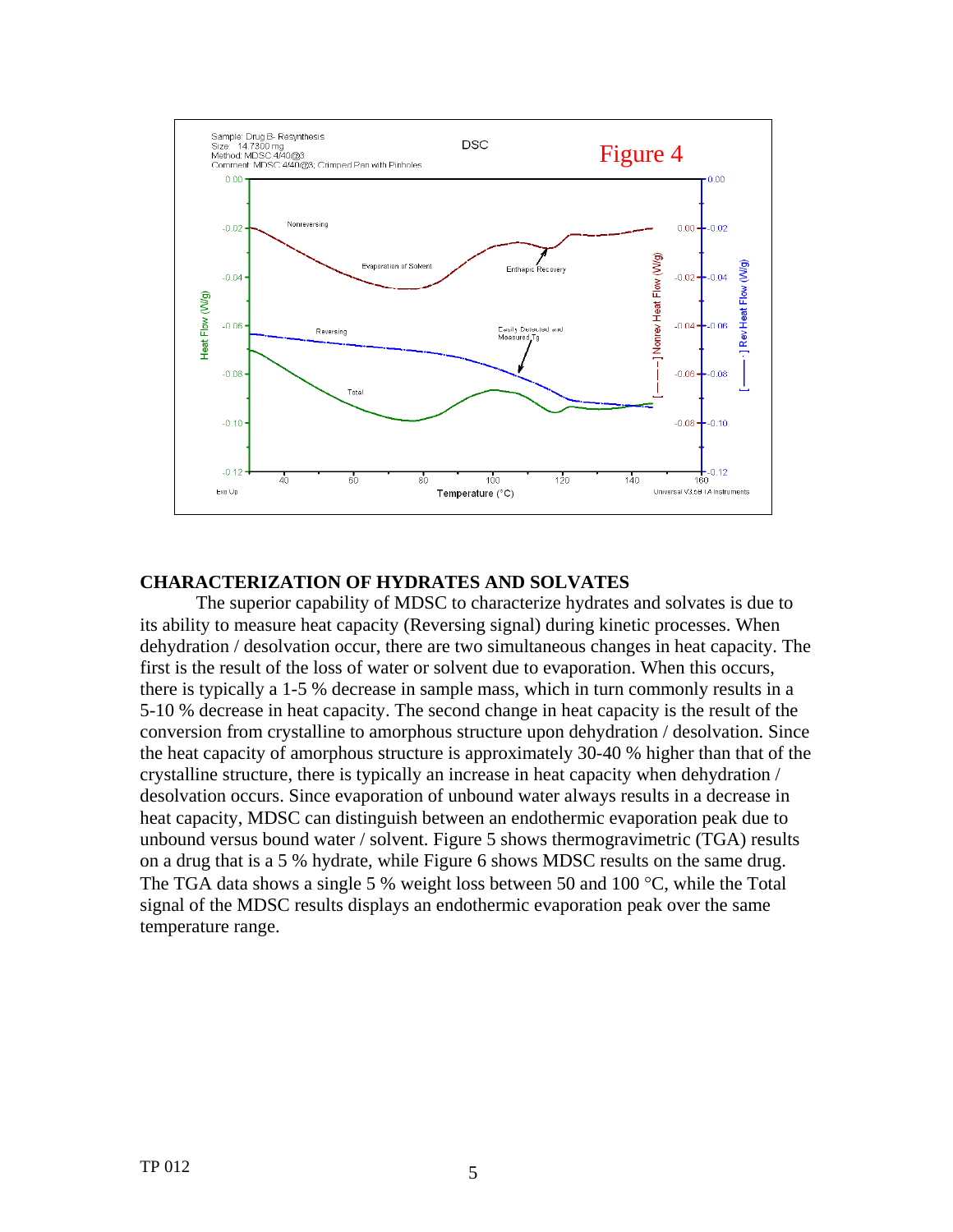



More interesting data comes from the Reversing heat capacity (Cp) signals in Figure 6. When the sample was first heated over the indicated temperature range, the Cp increased during the endothermic evaporation peak in the Total signal. This implies conversion from a crystalline an amorphous structure upon dehydration. Since the former is less stable than the latter, it crystallizes when heated above 100  $^{\circ}$ C. This appears as an exothermic peak in the Total signal and a drop in the sample's heat capacity (Reversing Cp signal). On cooling from above the melt, the material remains amorphous and only a Tg is seen in the Total and Reversing signals for the second heat.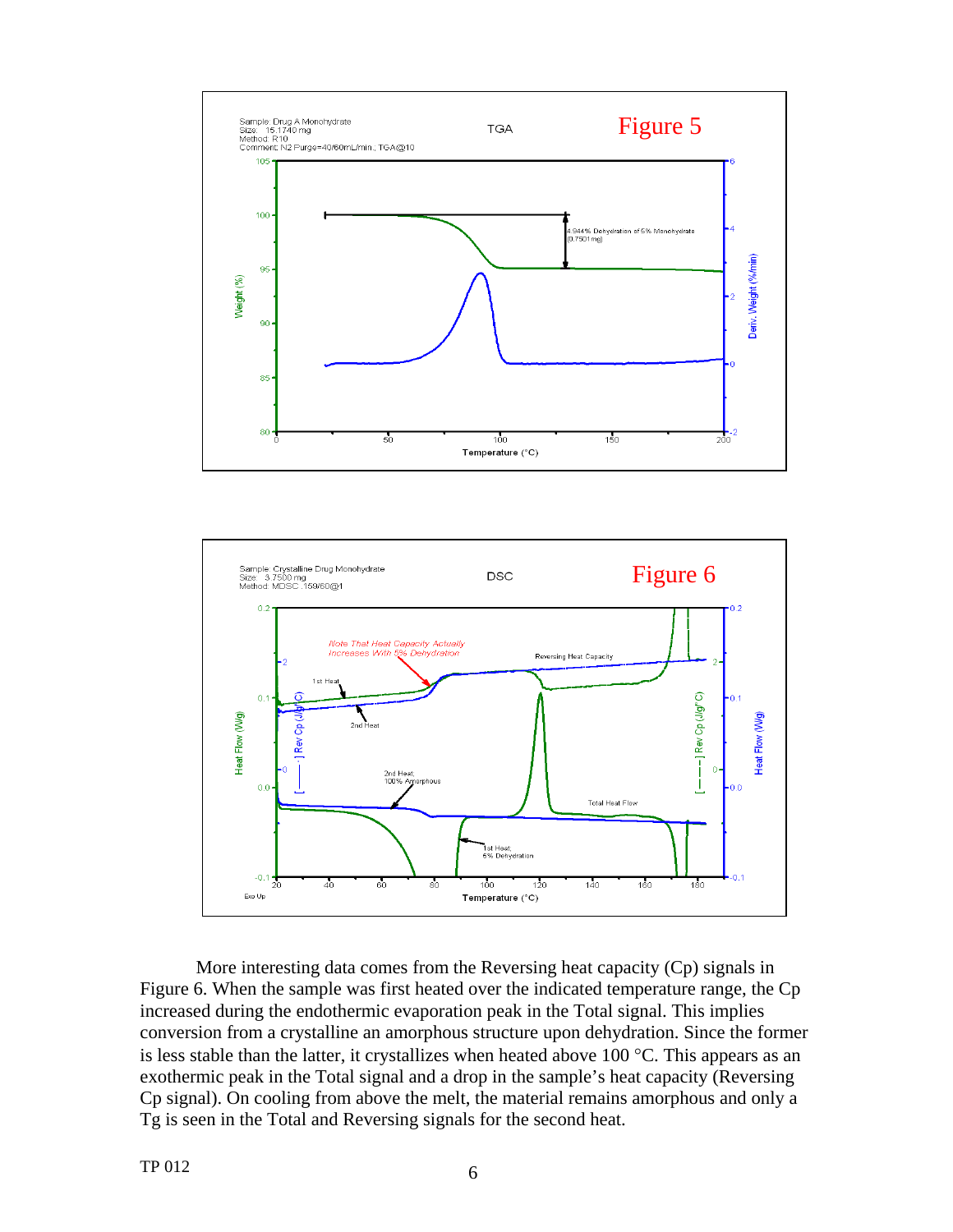#### **INTERPRETATION OF COMPLEX TRANSITIONS**

As previously mentioned, it can be difficult to determine the type of transition seen in DSC data. For example, an endothermic peak can be due to evaporation, dehydration, decomposition, denaturation, and melting. Figure 7 shows an endothermic peak just above 100 °C for a crystalline drug salt, which could easily be interpreted as a melt since the second heat shows just a Tg at about 10 °C. Clearly, crystalline material has been converted to an amorphous structure during the first heat.



Figure 8 shows MDSC data on this material. The Total signal indicates an endothermic peak just above 100 °C, exactly as in the DSC data. However, the Reversing signal shows primarily an endothermic step at this temperature, indicating that the transition is not due to melting.

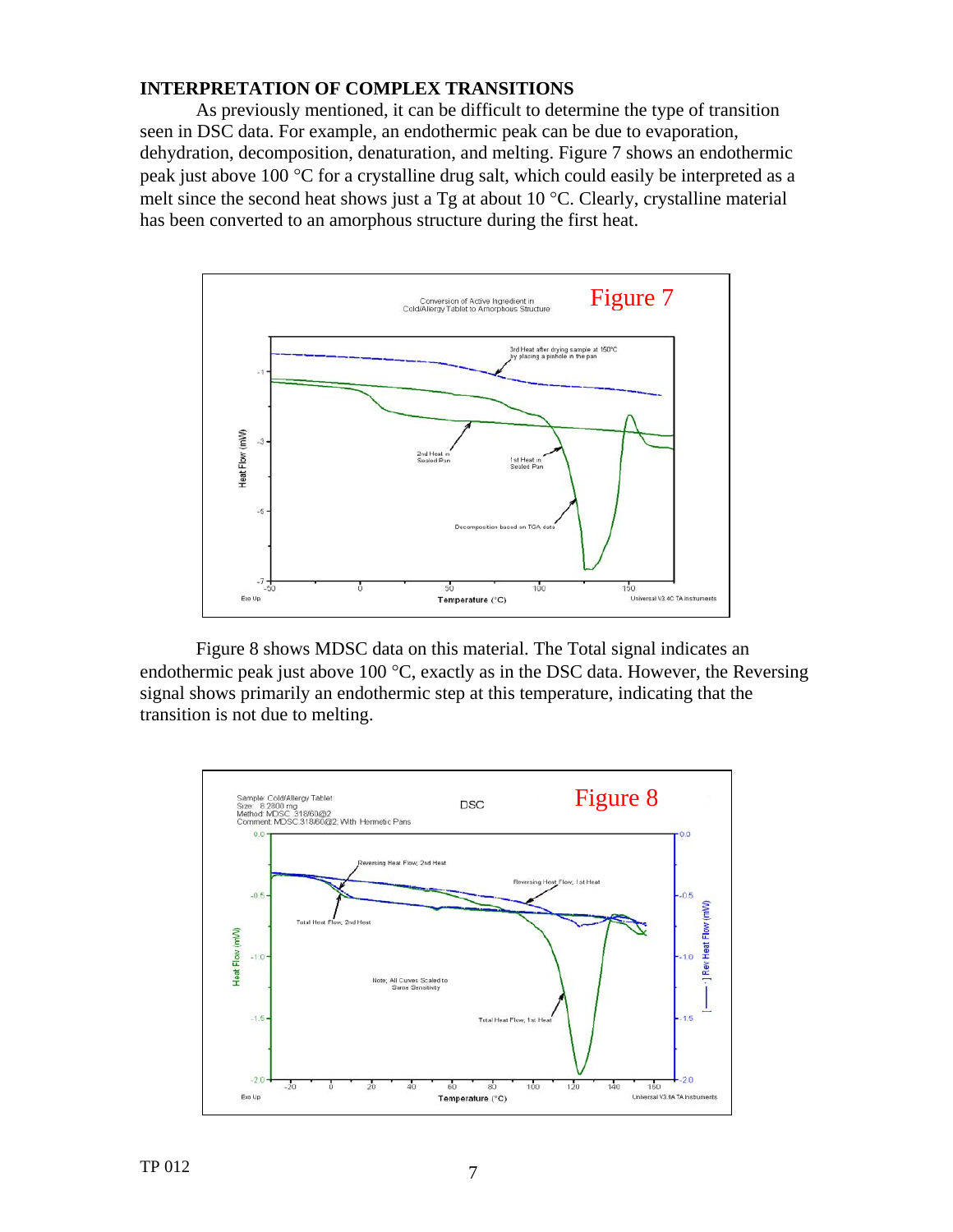TGA results in Figure 9 show decomposition of some component occurs over the same range. It is this decomposition that converts the crystalline material to an amorphous structure. As shown by the MDSC data, the sample never melts.



### **SUMMARY**

MDSC is a valuable tool for the pharmaceutical scientist with numerous advantages over the traditional technique of DSC.

#### **REFERENCES**

- 1. MDSC Paper #3; Modulated DSC Basics; Optimization of MDSC Experimental Conditions; TA Instruments Technical Paper (TP 008)
- 2. MDSC Paper #5; Measurement of Glass Transitions and Enthalpic Recovery; TA Instruments Technical Paper (TP 010)

#### **KEY WORDS**

Modulated differential scanning calorimetry, mdsc, dsc, pharmaceuticals, freeze drying, amorphous, crystalline, hydrates, solvates

### © COPYRIGHT 2005 TA INSTRUMENTS

### **TA INSTRUMENTS**

**United States**, 109 Lukens Drive, New Castle, DE 19720 • Phone: 1-302-427-4000 • Fax: 1-302-427-4001 E-mail: info@tainstruments.com

**Spain** • Phone: 34-93-600-9300 • Fax: 34-93-325-9896 • E-mail: [spain@tainstruments.com](mailto:spain@tainstruments.com)

TP 012  $\qquad \qquad \qquad 8$